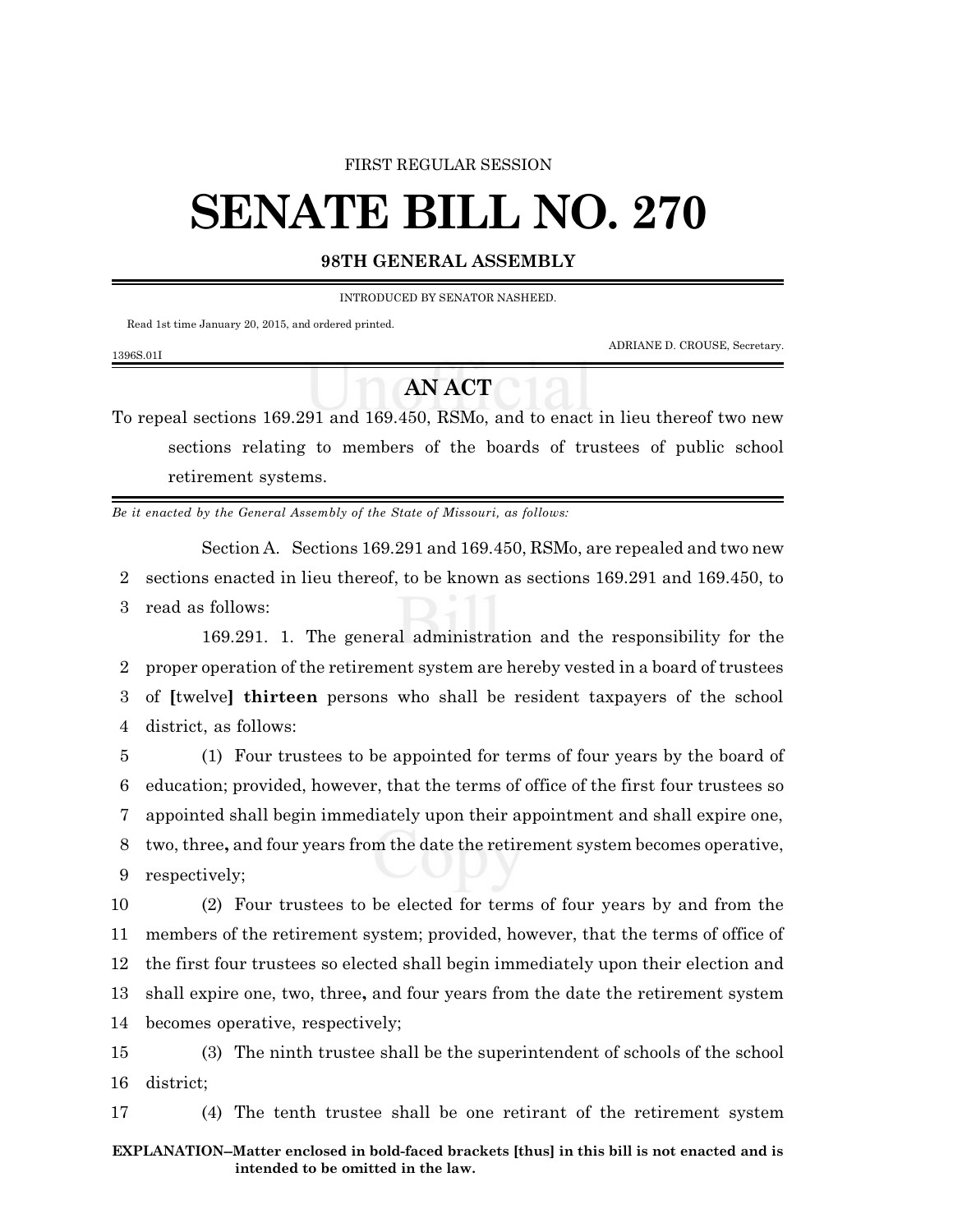elected for a term of four years beginning the first day of January immediately following August 13, 1986, by the retirants of the retirement system;

 (5) The eleventh trustee shall be appointed for a term of four years beginning the first day of January immediately following August 13, 1990, by the board of trustees described in subdivision (3) of section 182.701;

 (6) The twelfth trustee shall be a retirant of the retirement system elected for a term of four years beginning the first day of January immediately following August 28, 1992, by the retirants of the retirement system**;**

 **(7) The thirteenth trustee shall be a person employed as a teacher or administrator at a charter school, as "charter school" is defined in section 169.270, elected for a term of four years by and from the members of the retirement system**.

 2. If a vacancy occurs in the office of a trustee, the vacancy shall be filled for the unexpired term in the same manner as the office was previously filled, except that the board of trustees may appoint a qualified person to fill the vacancy in the office of an elected member until the next regular election at which time a member shall be elected for the unexpired term. No vacancy or vacancies on the board of trustees shall impair the power of the remaining trustees to administer the retirement system pending the filling of such vacancy or vacancies.

 3. In the event of a lapse of the school district's corporate organization as described in subsections 1 and 4 of section 162.081, the general administration and responsibility for the proper operation of the retirement system shall continue to be vested in a twelve-person board of trustees, all of whom shall be resident taxpayers of a city, other than a city not within a county, of four hundred thousand or more. In such event, if vacancies occur in the offices of the four trustees appointed, prior to the lapse, by the board of education, or in the offices of the four trustees elected, prior to the lapse, by the members of the retirement system, or in the office of trustee held, prior to the lapse, by the superintendent of schools in the school district, as provided in subdivisions (1), (2) and (3) of subsection 1 of this section, the board of trustees shall appoint a qualified person to fill each vacancy and subsequent vacancies in the office of trustee for terms of up to four years, as determined by the board of trustees.

 4. Each trustee shall, before assuming the duties of a trustee, take the oath of office before the court of the judicial circuit or one of the courts of the judicial circuit in which the school district is located that so far as it devolves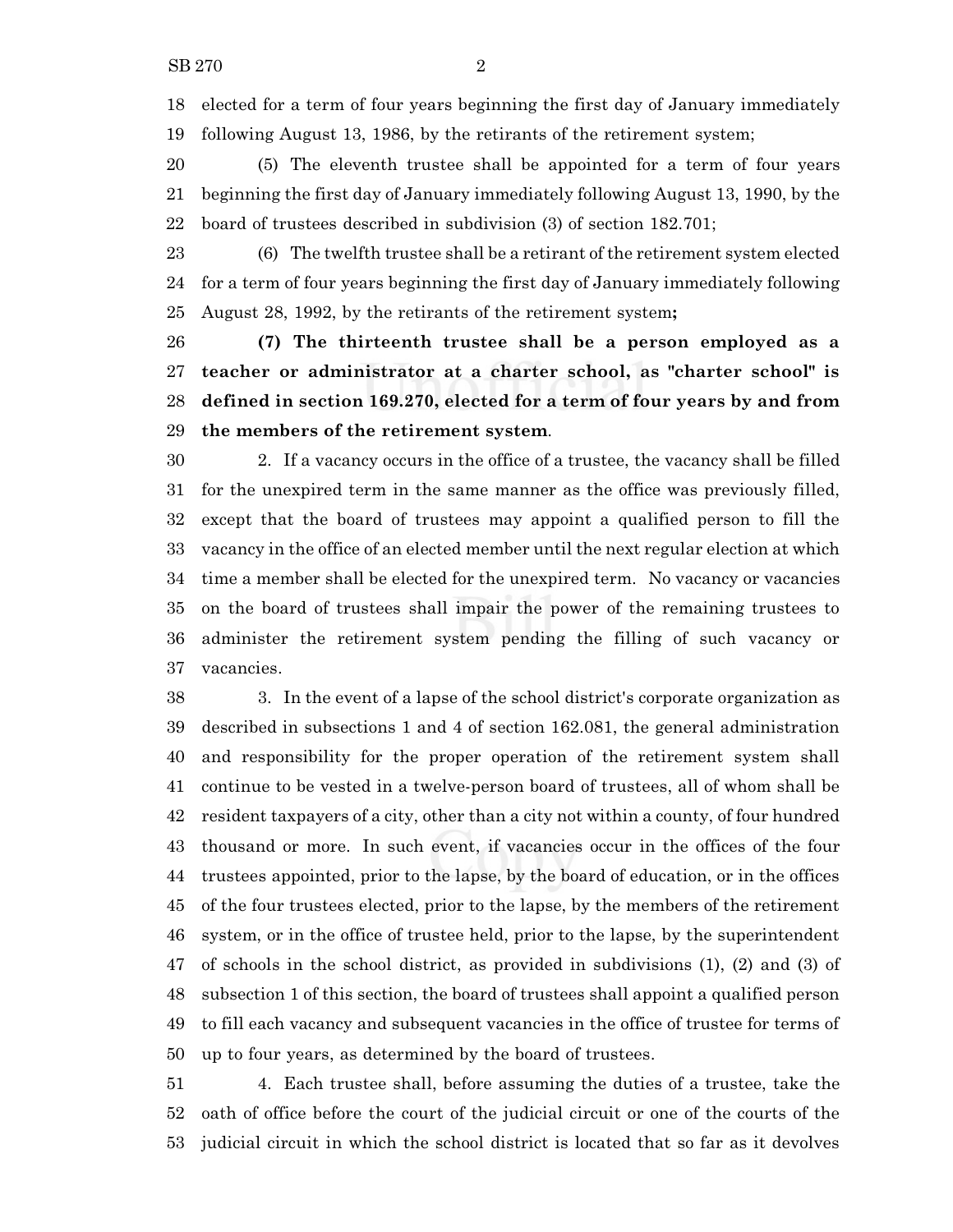upon the trustee, such trustee shall diligently and honestly administer the affairs of the board of trustees and that the trustee will not knowingly violate or willingly permit to be violated any of the provisions of the law applicable to the retirement system. Such oath shall be subscribed to by the trustee making it and filed in the office of the clerk of the circuit court.

 5. Each trustee shall be entitled to one vote in the board of trustees. Seven trustees shall constitute a quorum at any meeting of the board of trustees. At any meeting of the board of trustees where a quorum is present, the vote of at least seven of the trustees in support of a motion, resolution or other matter is necessary to be the decision of the board; provided, however, that in the event of a lapse in the school district's corporate organization as described in subsections 1 and 4 of section 162.081, a majority of the trustees then in office shall constitute a quorum at any meeting of the board of trustees, and the vote of a majority of the trustees then in office in support of a motion, resolution or other matter shall be necessary to be the decision of the board.

 6. The board of trustees shall have exclusive original jurisdiction in all matters relating to or affecting the funds herein provided for, including, in addition to all other matters, all claims for benefits or refunds, and its action, decision or determination in any matter shall be reviewable in accordance with chapter 536 or chapter 621. Subject to the limitations of sections 169.270 to 169.400, the board of trustees shall, from time to time, establish rules and regulations for the administration of funds of the retirement system, for the transaction of its business, and for the limitation of the time within which claims may be filed.

 7. The trustees shall serve without compensation. The board of trustees shall elect from its membership a chairman and a vice chairman. The board of trustees shall appoint an executive director who shall serve as the administrative officer of the retirement system and as secretary to the board of trustees. It shall employ one or more persons, firms or corporations experienced in the investment of moneys to serve as investment counsel to the board of trustees. The compensation of all persons engaged by the board of trustees and all other expenses of the board necessary for the operation of the retirement system shall be paid at such rates and in such amounts as the board of trustees shall approve, and shall be paid from the investment income.

 8. The board of trustees shall keep in convenient form such data as shall be necessary for actuarial valuations of the various funds of the retirement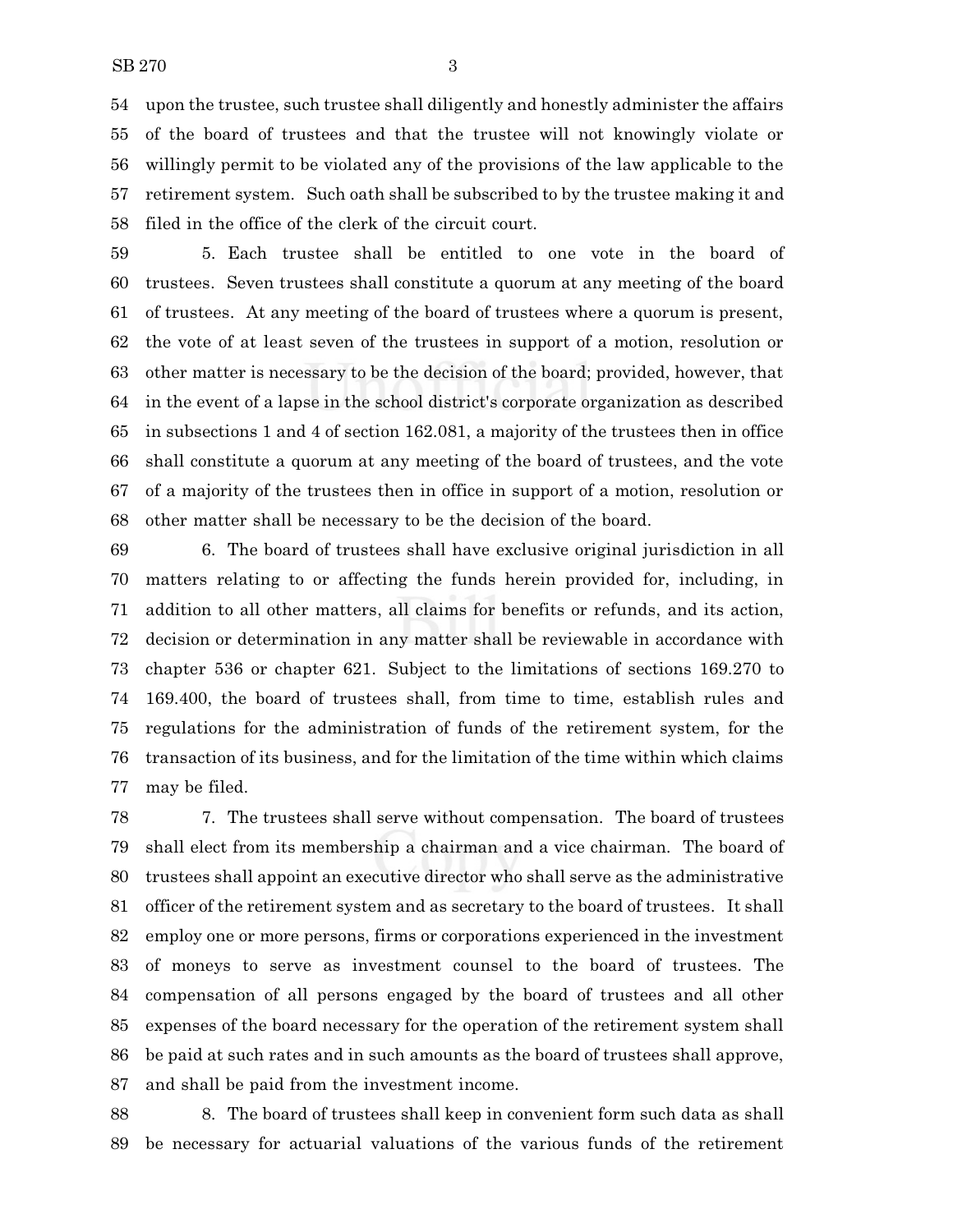system and for checking the experience of the system.

 9. The board of trustees shall keep a record of all its proceedings which shall be open to public inspection. It shall prepare annually and furnish to the board of education and to each member of the retirement system who so requests a report showing the fiscal transactions of the retirement system for the preceding fiscal year, the amount of accumulated cash and securities of the system, and the last balance sheet showing the financial condition of the system by means of an actuarial valuation of the assets and liabilities of the retirement system.

 10. The board of trustees shall have, in its own name, power to sue and to be sued, to enter into contracts, to own property, real and personal, and to convey the same; but the members of such board of trustees shall not be personally liable for obligations or liabilities of the board of trustees or of the retirement system.

 11. The board of trustees shall arrange for necessary legal advice for the operation of the retirement system.

 12. The board of trustees shall designate a medical board to be composed of three or more physicians who shall not be eligible for membership in the system and who shall pass upon all medical examinations required under the provisions of sections 169.270 to 169.400, shall investigate all essential statements and certificates made by or on behalf of a member in connection with an application for disability retirement and shall report in writing to the board of trustees its conclusions and recommendations upon all matters referred to it. 13. The board of trustees shall designate an actuary who shall be the technical advisor of the board of trustees on matters regarding the operation of the retirement system and shall perform such other duties as are required in connection therewith. Such person shall be qualified as an actuary by membership as a Fellow of the Society of Actuaries or by similar objective standards.

 14. At least once in each five-year period the actuary shall make an investigation into the actuarial experience of the members, retirants and beneficiaries of the retirement system and, taking into account the results of such investigation, the board of trustees shall adopt for the retirement system such actuarial assumptions as the board of trustees deems necessary for the financial soundness of the retirement system.

15. On the basis of such actuarial assumptions as the board of trustees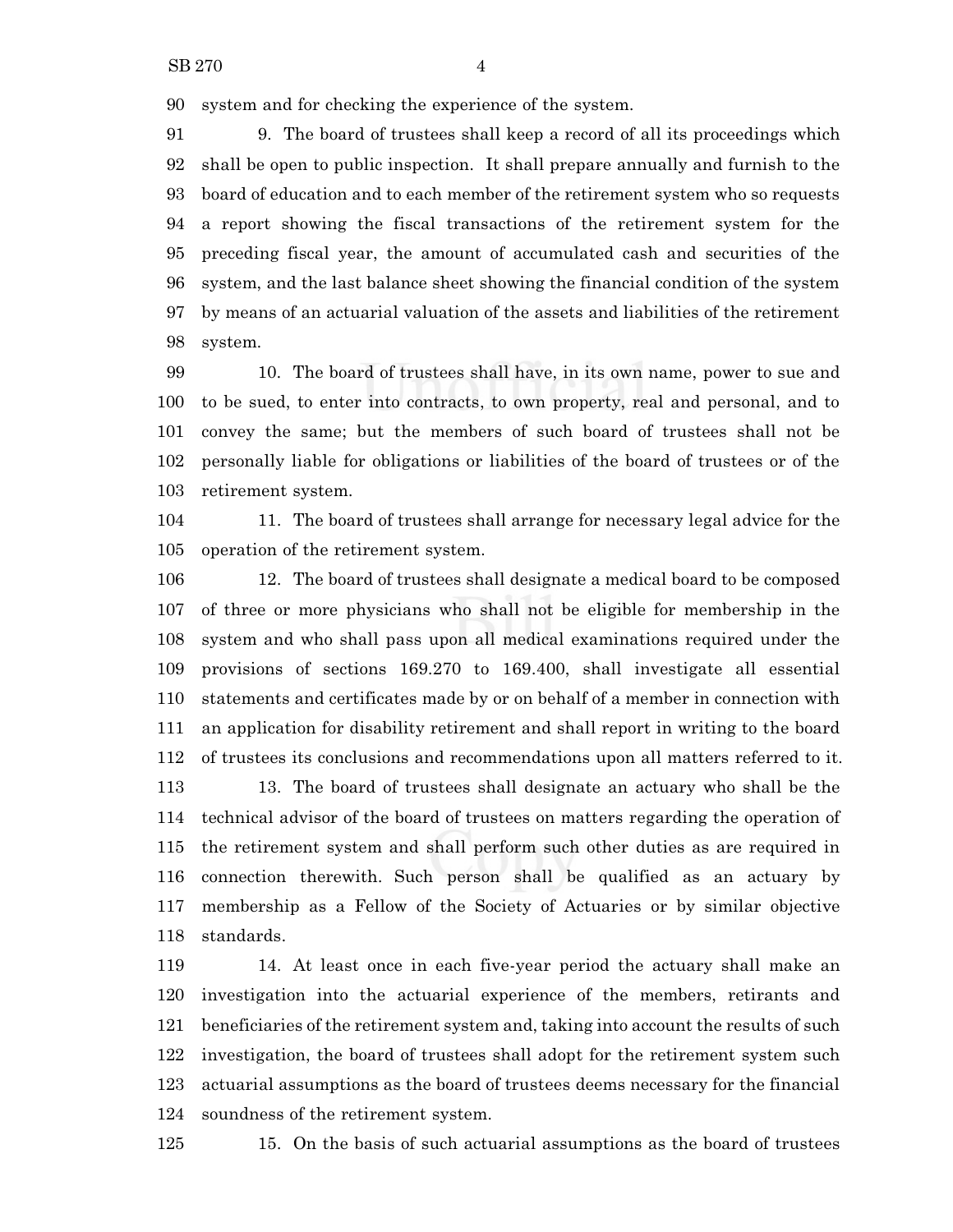adopts, the actuary shall make annual valuations of the assets and liabilities of the funds of the retirement system.

 16. The rate of contribution payable by the employers shall equal one and ninety-nine one-hundredths percent, effective July 1, 1993; three and ninety-nine one-hundredths percent, effective July 1, 1995; five and ninety-nine one-hundredths percent, effective July 1, 1996; seven and one-half percent effective January 1, 1999, and for subsequent calendar years through 2013. For calendar year 2014 and each subsequent year, the rate of contribution payable by the employers for each year shall be determined by the actuary for the retirement system in the manner provided in subsection 4 of section 169.350 and shall be certified by the board of trustees to the employers at least six months prior to the date such rate is to be effective.

 17. In the event of a lapse of a school district's corporate organization as described in subsections 1 and 4 of section 162.081, no retirement system, nor any of the assets of any retirement system, shall be transferred to or merged with another retirement system without prior approval of such transfer or merge by the board of trustees of the retirement system.

169.450. 1. The general administration and responsibility for the proper operation of the retirement system and for making effective the provisions of sections 169.410 to 169.540 are hereby vested in a board of trustees of **[**eleven**] twelve** persons, as follows:

 (1) Four trustees to be appointed for terms of four years by the board of education; provided, however, that their terms shall be fixed so the terms of one of the trustees so appointed shall expire each year. The members of such board of trustees appointed by the board of education may be members of the board of education or other individuals deemed qualified to hold such positions by the board of education;

 (2) Four trustees to be elected for terms of four years by and from the active members of the retirement system who shall hold office as trustees only while active members; provided, however, that their terms shall be fixed so that the terms of one of the trustees so elected shall expire each year; and provided further, that not more than two of such persons shall be teachers and two shall be nonteachers. For the purposes of this subsection, a school administrator shall not be eligible for the positions established pursuant to this subdivision and shall be eligible for the position established pursuant to subdivision (4) of this subsection;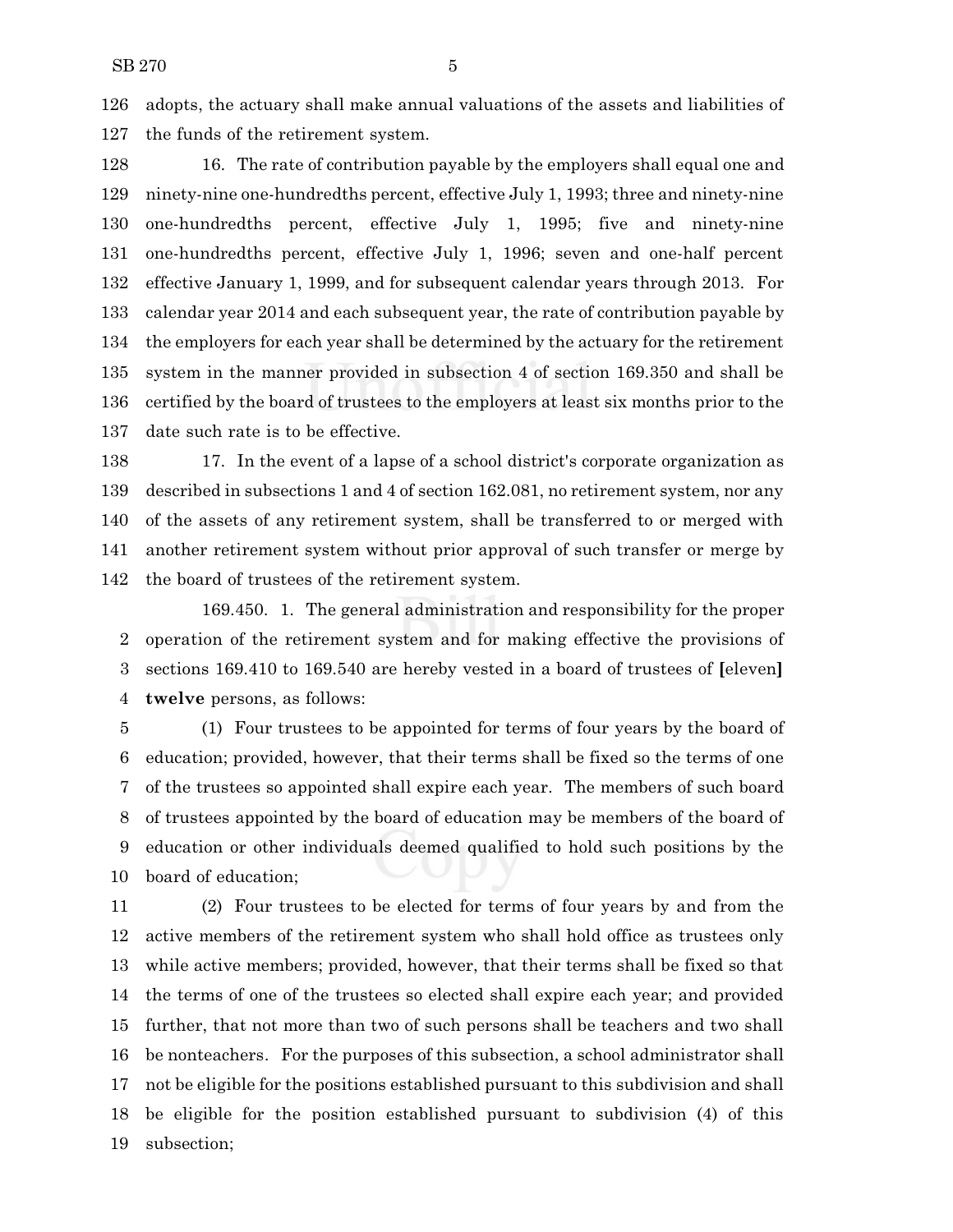(3) Two trustees, who shall be retired members, to be elected for terms of four years by and from the retired members of the retirement system; provided, however, that the terms of office of the first two trustees so elected shall begin immediately upon their election and shall expire two and four years from the date of their election, respectively; and provided further, that not more than one of such persons shall be a teacher and one shall be a nonteacher;

 (4) One member, who shall be a school administrator, to be elected for a term of four years by and from the active members of the retirement system who shall hold office as a trustee only while an active member; except that, the initial term of office of such trustee shall expire on December 31, 1999**;**

 **(5) One trustee shall be a person employed as a teacher or administrator at a charter school, as "charter school" is defined in section 169.410, to be elected for a term of four years by and from the members of the retirement system**.

 2. If a vacancy occurs in the office of trustee, the vacancy shall be filled for the unexpired term in the same manner as the office was previously filled. No vacancy or vacancies on the board of trustees shall impair the power of the remaining trustees to administer the retirement system pending the filling of such vacancies.

 3. In the event of a lapse of a school district's corporate organization as described in subsections 1 and 4 of section 162.081, or for any other reason, the general administration and the responsibility for the proper operation of the retirement system shall continue to be fully vested in the trustees then currently serving and such trustees shall continue to serve and be elected in the same manner as set forth in this statute as if no lapse had occurred, except that in the event of vacancies occurring in the office of trustees appointed by the board of education prior to the lapse, the board of trustees shall appoint a qualified person or persons to fill such vacancy or vacancies for terms of up to four years.

 4. Trustees shall serve without compensation, and any trustee shall be reimbursed from the expense fund for all necessary expenses which the trustee may incur through service on the board of trustees.

 5. Each trustee shall, within ten days after such trustee's appointment or election, take an oath of office before the clerk of the circuit court of the judicial circuit in which the school district is located that, so far as it devolves upon the trustee, the trustee will diligently and honestly administer the affairs of the board of trustees and that the trustee will not knowingly violate or willingly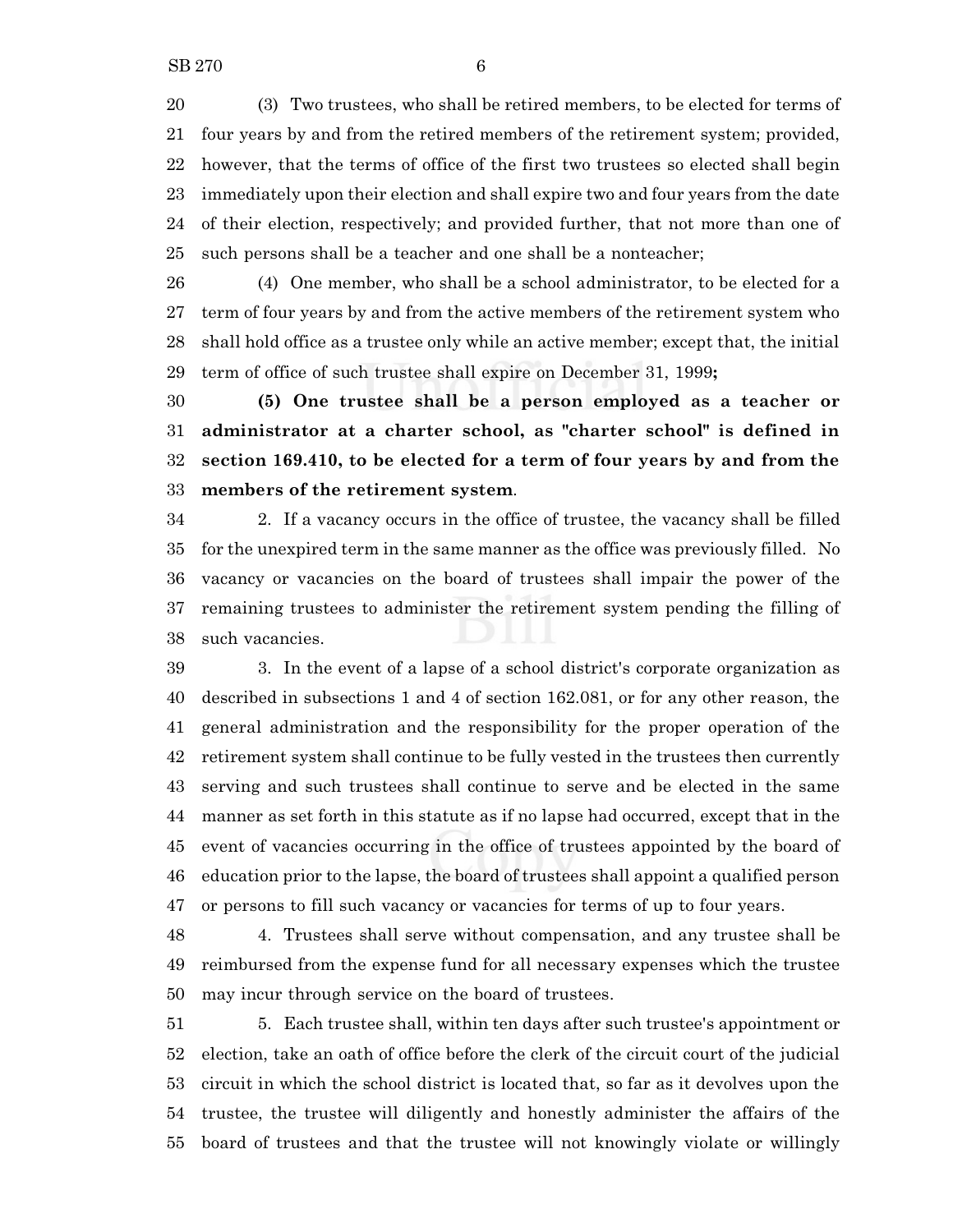permit to be violated any of the provisions of the law applicable to the retirement system. Such oath shall be subscribed to by the trustee making it and filed in the office of the clerk of the circuit court.

 6. The circuit court of the judicial circuit in which the school district is located shall have jurisdiction over the members of the board of trustees to require them to account for their official conduct in the management and disposition of the funds and property committed to their charge; to order, decree and compel payment by them to the public school retirement system of their school district of all sums of money, and of the value of all property which may have been improperly retained by them, or transferred to others, or which may have been lost or wasted by any violation of their duties or abuse of their powers as such members of such board; to remove any such member upon proof that the trustee has abused the trustee's trust or has violated the duties of the trustee's office; to restrain and prevent any alienation or disposition of property of such public school retirement system by the members, in cases where it may be threatened, or there is good reason to apprehend that it is intended to be made in fraud of the rights and interests of such public school retirement system. The jurisdiction conferred by sections 169.410 to 169.540 shall be exercised as in ordinary cases upon petition, filed by the board of education of such school district, or by any two members of the board of trustees. Such petition shall be heard in a summary manner after ten days' notice in writing to the member complained of, and an appeal shall lie from the judgment of the circuit court as in other causes and be speedily determined, but such appeal shall not operate under any condition as a supersedeas of a judgment of removal from office.

 7. Each trustee shall be entitled to one vote in the board of trustees. **[**Six**] Seven** votes shall be necessary for a decision by the trustees at any meeting of the board of trustees.

 8. Subject to the limitations of sections 169.410 to 169.540, the board of trustees shall, from time to time, establish rules and regulations for the administration of the retirement system, for eligibility for and determination of benefits under the retirement system, for the investment of retirement system assets, and for the transaction of the retirement system's business.

 9. The board of trustees shall elect from its membership a chairman and shall, by majority vote of its members, appoint a secretary, who may be, but need not be, one of its members. It shall engage such actuarial and other services as shall be required to transact the business of the retirement system. It shall also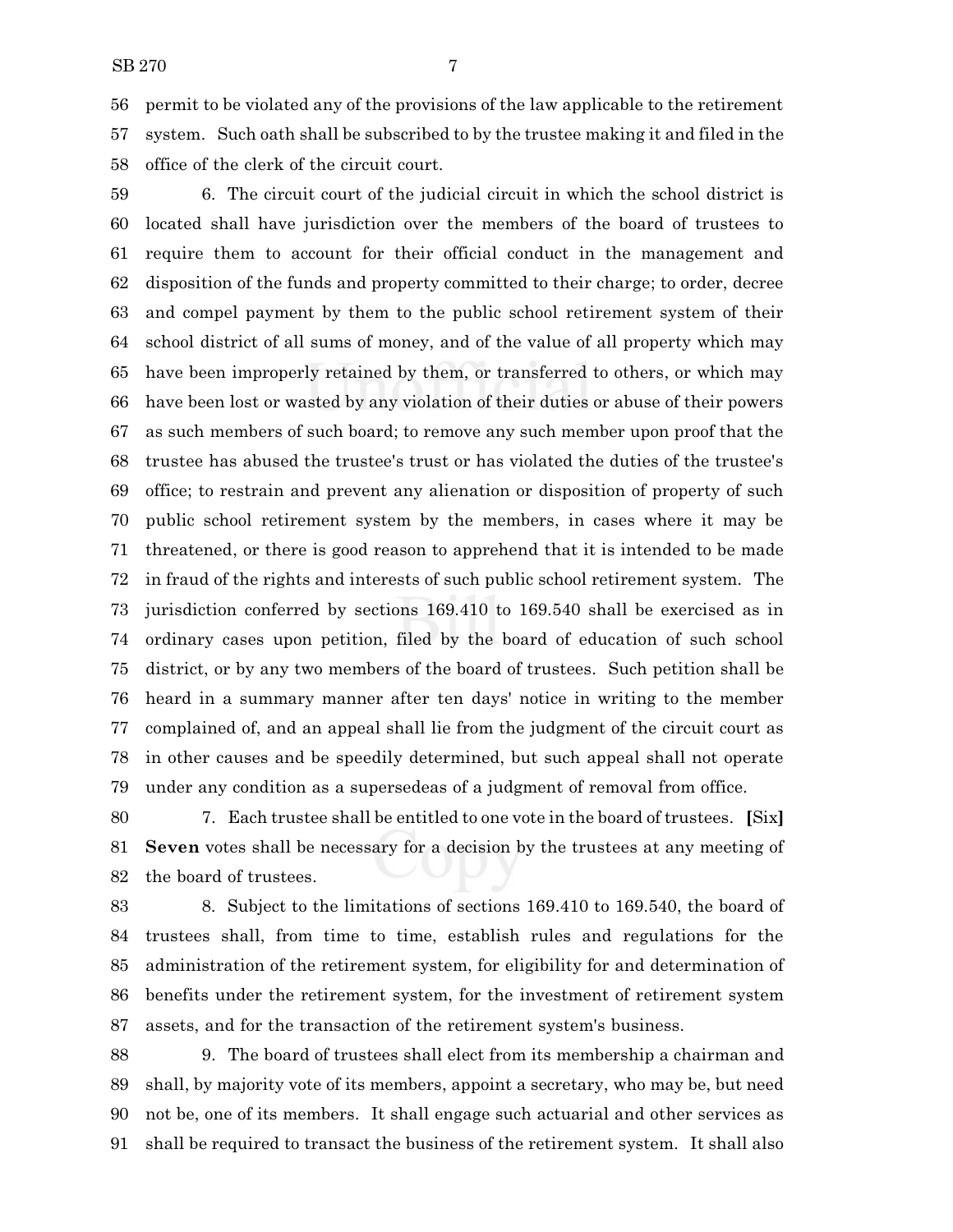engage an investment counselor who shall be experienced in the investment of moneys to advise the trustees on investments of the retirement system. The compensation of all persons engaged by the board of trustees and all other expenses of the board necessary for the operation of the retirement system shall be paid at such rates and in such amounts as the board of trustees shall approve.

 10. The board of trustees shall keep in convenient form such data as shall be necessary for actuarial valuations of the assets of the retirement system and for checking the experience of the system.

 11. The board of trustees shall keep a record of all its proceedings which shall be open to public inspection. It shall prepare annually and send to the board of education and to each member of the retirement system a report showing the fiscal transactions of the retirement system for the preceding fiscal year, a detailed listing of all salaries and expenditures incurred by the trustees for its operation, the amount of the accumulated cash and securities of the system, and the last balance sheet showing the financial condition of the system by means of an actuarial valuation of the assets and liabilities of the retirement system. The board of trustees shall also prepare or cause to be prepared an annual report concerning the operation of the retirement system herein provided for, which report shall be sent by the chairman of the board of trustees to the board of education.

 12. The board of trustees shall arrange for necessary legal advice for the operation of the retirement system.

 13. The board of trustees shall designate a medical board to be composed of three physicians, none of whom shall be eligible for benefits pursuant to sections 169.410 to 169.540, who shall arrange for and pass upon all medical examinations required pursuant to the provisions of sections 169.410 to 169.540, shall investigate all essential statements and certificates made by or on behalf of a member in connection with an application for disability retirement and shall report in writing to the board of trustees its conclusions and recommendations upon all matters referred to it.

 14. The actuary shall be the technical adviser of the board of trustees on matters regarding the operation of the system created by sections 169.410 to 169.540 and shall perform such other duties as are required in connection therewith. Such person shall be qualified as an actuary by membership as a fellow in the Society of Actuaries or by objective standards which are no less stringent than those established by the Society of Actuaries.